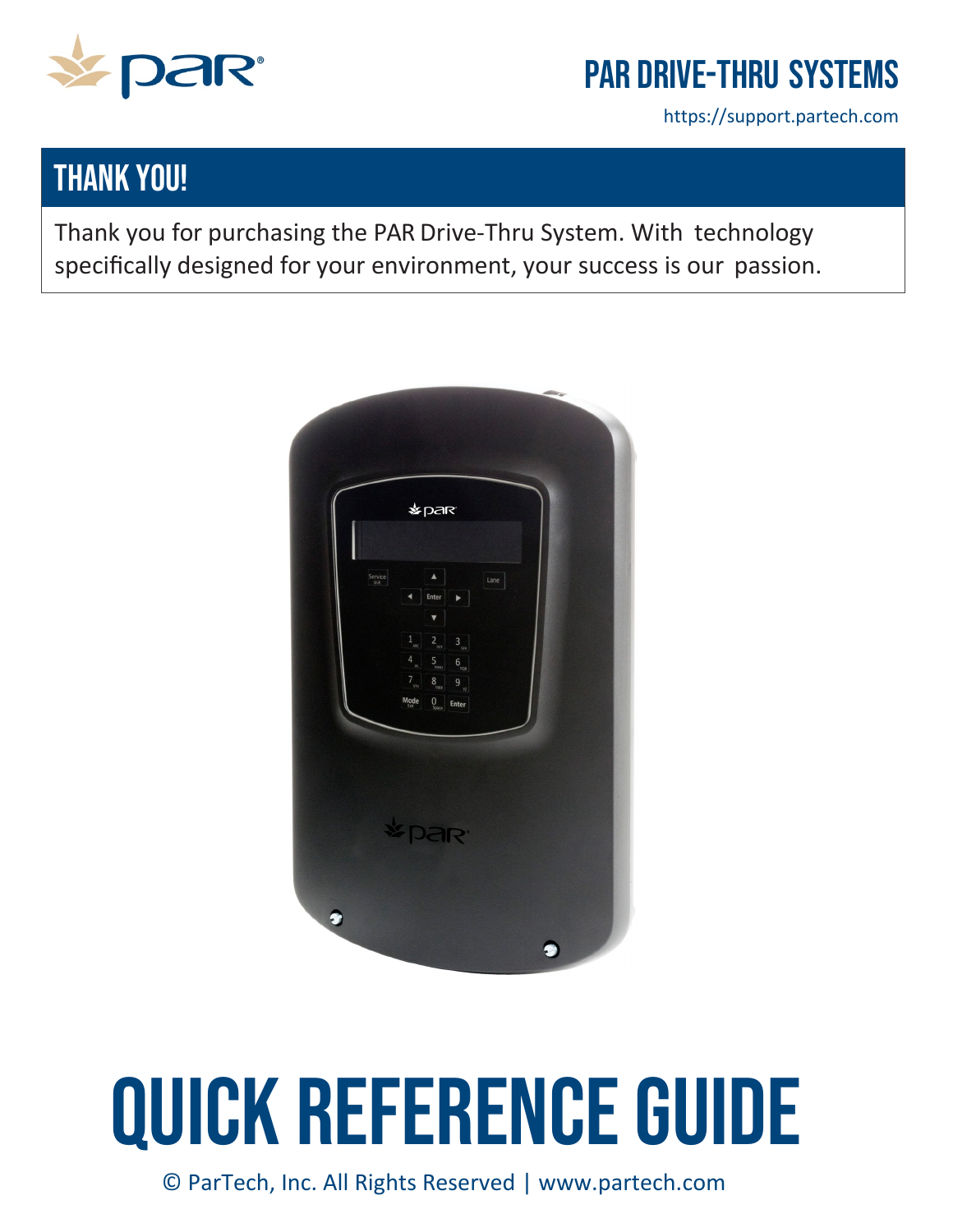

### **PAR Drive Thru G5 Basestation Specifications**

### **Basestation (G5B1)**

| Operator Controls Keypad                     |                                                                                           |
|----------------------------------------------|-------------------------------------------------------------------------------------------|
|                                              |                                                                                           |
|                                              | Power Source  Power Supply - Output: 12 VDC, 5 Amps; Input - (100 to 240)VAC 50/60Hz.     |
|                                              | Power Consumption  Nominal 8W. Fully loaded Max 60W                                       |
|                                              |                                                                                           |
|                                              |                                                                                           |
|                                              | Audio Power Output Outside speaker 5 watts, monitor speaker 3 watts (<2% THD) into 8 Ohms |
|                                              |                                                                                           |
|                                              | Vehicle Detect Input Contact closure to Ground, Active low                                |
| Noise Reduction Internal                     |                                                                                           |
| Echo CancellationInternal                    |                                                                                           |
|                                              | Language Support  English, Spanish, French Canadian, German                               |
|                                              | Internet Connectivity Standard Ethernet (Diagnostics Only), HTTPRX                        |
|                                              | Internal Accessories  Accommodates loop detectors (2)                                     |
| External Accessories External Range Extender |                                                                                           |
| Cross Lane Module  Internal (Standard)       |                                                                                           |
|                                              |                                                                                           |
|                                              | Maximum RF Output Power+23 dBm (200 mW) (FCC Model)<br>+20 dBm (100 mW) (CE Model)        |
|                                              |                                                                                           |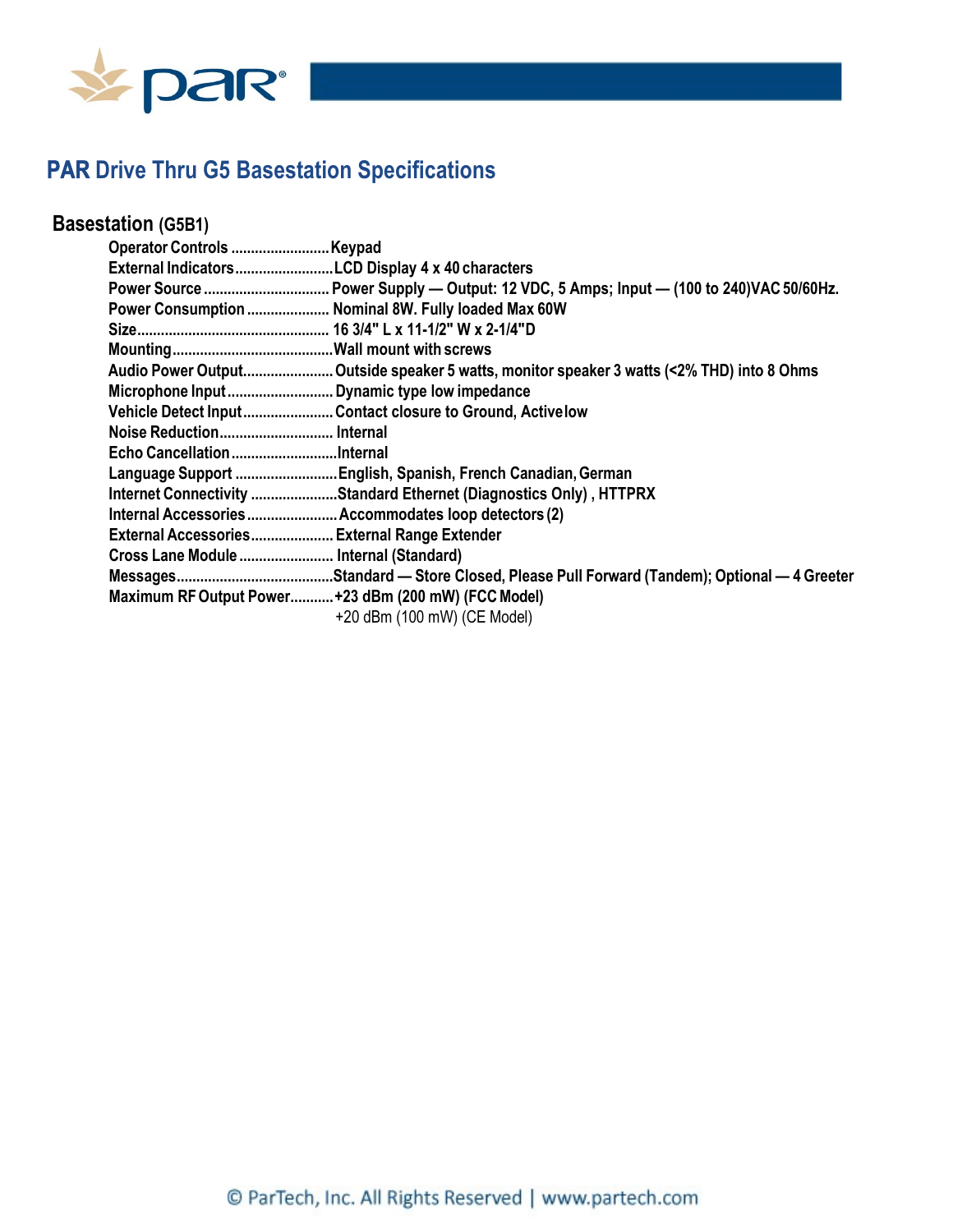# Navigating the basestation RUn Mode

#### **Run Mode Menu**

When the system is powered up and functioning normally, the Run mode menu appears on the display.

```
13:25 WED, APR/01/2015 Mode> AL/MLT <
NOISE REDUCTION [LOW]
                       LANE 2 <SPLIT>
GREETER PLAYING MSG 1 Volume < DAY >
```


# **CONFIGURATION**

### **Enter Configuration Mode**

Configuration mode is a passcode-protected area that contains most of the configuration options for the Basestation system. Using  $te$ access provided for users, it is possible to set up all of the functionality of the system. To enter the configuration mode:

- From the Run mode menu.
- Enter your user passcode.
- Press Mode. The display will show the user name and ID number (e.g., User1 ID = 1).
- Press Mode again. The display will showthe Main Menu with options to select 1 System Menu or 2 Greeter Menu.

To navigate the Basestation in Run mode you only need to use Enter, Mode, and the directional arrow buttons. The remaining button function only in manager or installer configuration modes.

# **IMPORTANT NOTE**

#### **Special Short Cut Keys**

While on the Run Mode and no fields are selected for editing, the left and right button as short cut keys to two frequently accessed configuration screens. Pressing the right button launches the Greeter Message Activation screen. Pressing the left button launches the Add New Headsets screen.

| 08:35 SUN, DEC/25/2016 | Mode $>$ AL/MLT               |
|------------------------|-------------------------------|
| Noise Reduction [MED]  | Single Lane                   |
| Greeter                | $\sqrt{$ Volume $\lt$ DAY $>$ |
| USER MODE, $ID = 1$    |                               |

:MAIN MENU: 1>System Menu< 2 Greeter Menu

### IMPORTANT NOTE

There are two levels of passcode: installers and users. Using a user's passcode permits you into all system menu items except those reserved for installers.

The default user password is 1234. The default installer password is 12345.

### Important Safety Information

Read, understand, and follow all safety information prior to installation and operation. Failure to follow all instructions could result in electrical shock, fire and/or other personal injury. Refer to the PAR support website for additional information.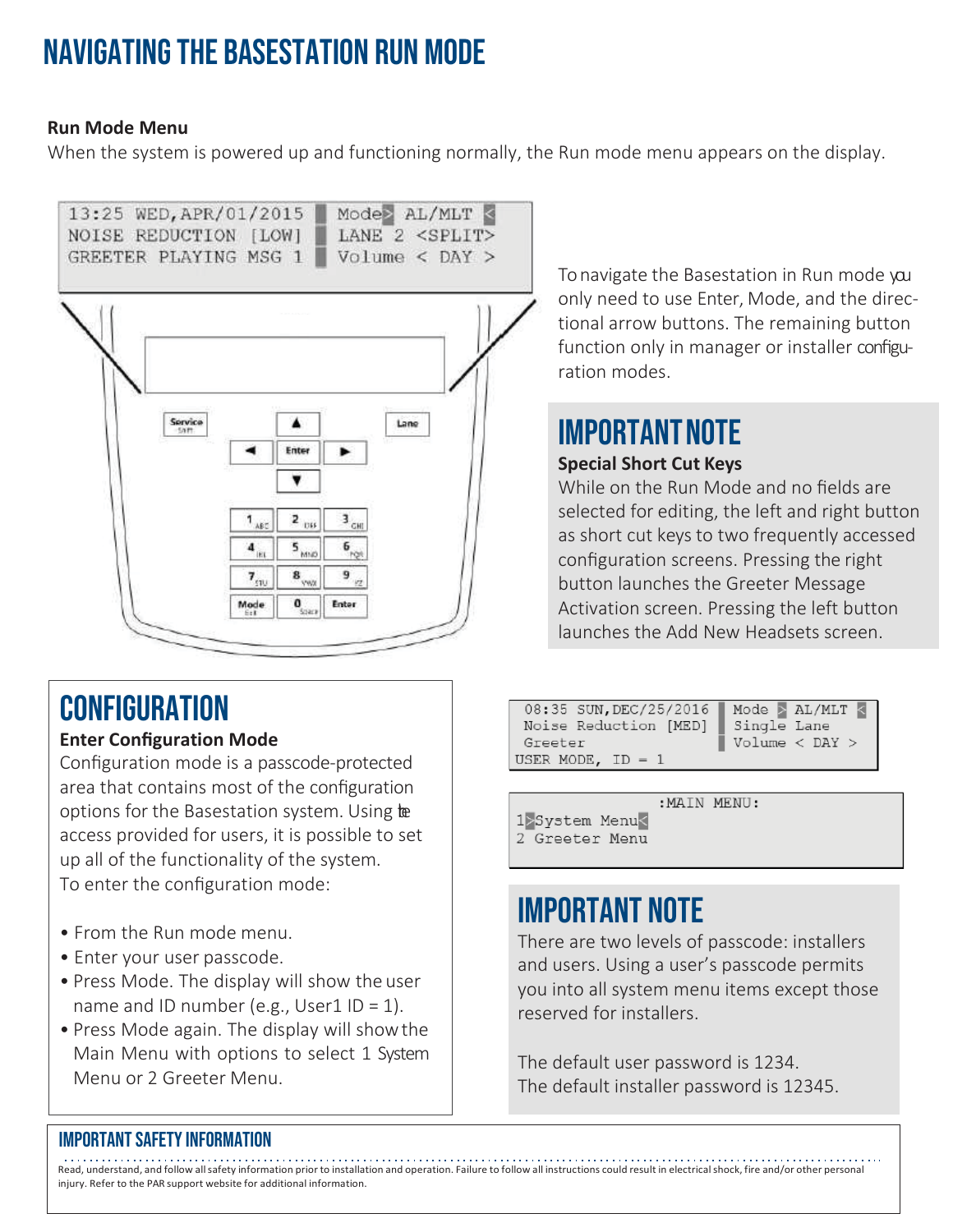### Enter Configuration Mode

Configuration mode is a passcode-protected area that contains most of the configuration options for the base station systems. With your user access, you can set up all the functionality of the G5 Basestation (G5) and the Model XT-1 Basestation (XT-1). To enter the Configuration mode:

- 1. Enter your user passcode.
- 2. Press and release Mode key.
- 3. The display will show the username and ID number (e.g., User1 ID = 1)

### Greeter Setup

The greeter module stores prerecorded messages and plays them back when vehicles arrive. You can record a series of messages then select or combine them to convey standard messages and reduce time and errors.

#### **Enter the Greeter Configuration Menu**

All of the greeter settings are located in a top-level "Greeter Setup" configuration menu. Perform the following procedure to enter the greeter configuration menu:

1. Enter the base station configuration mode.

2. G5: Select Greeter Menu from the Main Menu. XT-1: Press and release Mode until Greeter Setup Menu appears.

#### **Record (Store) New Greeter, Reminder and Alert Messages**

Perform the following procedure to record (store) a new greeter message using a headset:

Note: If you store a new greeter message in an occupied slot, the old greeter message will be permanently erased. Each recorded message can be no more than 10 seconds long for G5; 8 seconds long for XT-1. G5 shortcut: From the Main Menu, press the Right Arrow key to quickly access the Record Menu.

- 1. Put on a working headset with battery inserted and the power on.
- 2. At G5 basestation, enter the Greeter Menu. XT-1: Enter the greeter configuration menu.
- 3. Select 2 Record Messages > Record Message >XX< where "XX" represents the greeting number you want to record (1–16).
- 4. Scroll to and select Rec.
- 5. Press and hold the Page button on the headset.
- 6. Press and release Service on the base station and speak the messageyou want to record while continuing to hold the Page button on the headset.
- 7. When finished, press and release Service, then release the Page button.
- 8. To hear the new greeting played back, scroll to Play and press Service.

#### **Select Message Playback Schedule**

The system allows you to record and store Greeter, Alert and Reminder messages. G5: You can store up to a maximum of 16 messages, which can be a combination of Greeter, Alert or Reminders. XT-1: You can store up to 8 greeter messages, up to 16 reminder messages or up to 4 alert messages. You may then select one or more of them to be played at any given time.

Perform the following procedures to schedule a message for play: 1. Enter the Greeter Menu.

- 2. Select 4 Message Daypart Definitions.
- 3. Configure start and end times for up to 12 dayparts.
- 4. G5 only: Select 5 Greeter Message Properties.
- 5. G5 only: Configure all Greeter message properties.
- 6. Next, select 6 Alert & Reminder Message Properties.
- 7. Configure each alert and reminder message
- 8. Select 1 Message Activation.
- 9. Select Msg. >XX< where "XX" represents the message number you want to schedule.
- 10. Select "Yes" for each active daypart.
- 11.Scroll to the <MON> field, select the next day, and repeat the daypart activation for each day of the week.
- 12. Set Act. to [Yes] to activate the weekly schedule for that message.

### Change Basic Volume Settings

Note: All volume settings should be adjusted during normal or peak business hours. Adjusting them during slow times will likely produce volume settings that are too low.

Note: Inbound and outbound are always defined from the perspective of the headset.

G5 only: For Dual Lane Operations, at any time while configuring the basestation or while on the Run Screen, you can switch the display screen to showLane 1 or Lane 2 settings by pressing the Lane button on the keypad.

#### **Inbound Microphone Volume**

Changing the inbound microphone volume affects the sound volume coming from the customer order point microphone. To turn up or down the inbound microphone:

- 1. Enter the configuration mode. G5: Select System Menu.
- 2. Enter a new value for 01 Drivethru Volume > Inbound Mic Volume. The range is 0 (silent) to 20 (maximum).

#### **Outbound Talk Volume**

Changing the outbound talk volume affects the volume of the speaker at the customer order point.

Note: To avoid feedback, set the outbound talk volume as low as possible. To change the outbound talk volume:

1. Enter the configuration mode. G5: Select System Menu.

2. Enter a new value for 01 Drivethru Volume > Outbound Talk Volume. The range is 0 (silent) to 20 (maximum).

#### **Vehicle Alert Volume**

Changing the vehicle alert volume affects the volume of the vehicle alert signal on the headsets. To change the vehicle alert volume:

1. Enter the configuration mode. G5: Select System Menu.

2. Select a new value for 01 Drivethru Volume > Vehicle Alert Volume. The range is 0 (silent) to 20 (maximum).

#### **Outbound Greeter Message Volume**

Changing the outbound greeter message volume affects the sound volume of the custom greeting messages and the system internal greetings ("Store Closed" and "Please Pull Ahead").

- To turn up or down the greeter message volume:
- 1. Enter the configuration mode. G5: Select System Menu.

2. Select a new value for 01 Drivethru Volume > Greeter Message Volume. The range is 0 (silent) to 20 (maximum).

#### **Night Volume**

You can assign a standard reduction in the volume level of the customer order point speaker for night hours when lower volume is typically required. With the night volume set, the system automatically adjusts the volume during night hours, then back to normal during the day. To change the night volume setting:

1. Enter the configuration mode. G5: Select System Menu.

2. Select a new value for 03 Night Volume > Reduce Drive-Thru Volume At Night By. The range is 0 (silent) to the current day volume level(maximum).

Note: Night Volume is never higher than Day Volume. Night volume reduction is a subtracted value, not the resulting level; therefore, if it is the same as the day volume level, the speaker will turn off at night. You cannot change the day outbound talk volume on this screen, only the reduction amount identified above.